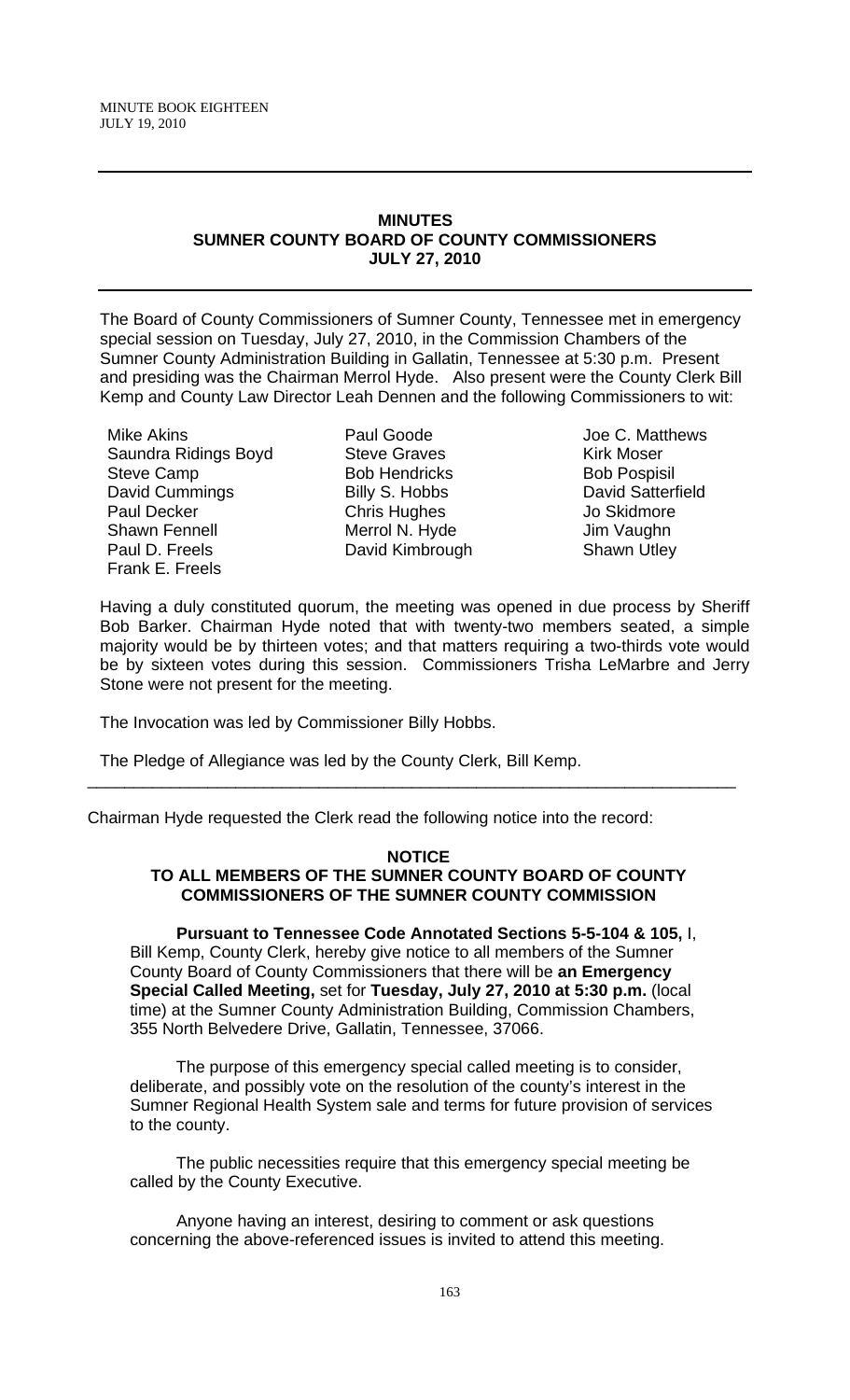# **THIS NOTICE EXECUTED AND DATED THIS 22ND DAY OF JULY, 2010.**  \_\_\_\_\_\_\_\_\_\_\_\_\_\_\_\_\_\_\_\_\_\_\_\_\_\_\_\_\_\_\_\_\_\_\_\_\_\_\_\_\_\_\_\_\_\_\_\_\_\_\_\_\_\_\_\_\_\_\_\_\_\_

# **APPROVAL OF AGENDA**

Commissioner Goode moved, seconded by Commissioner Graves, to adopt the agenda as submitted. The Commission approved the agenda as amended by unanimous voice vote of the body.

# **RECOGNITION OF THE PUBLIC**

\_\_\_\_\_\_\_\_\_\_\_\_\_\_\_\_\_\_\_\_\_\_\_\_\_\_\_\_\_\_\_\_\_\_\_\_\_\_\_\_\_\_\_\_\_\_\_\_\_\_\_\_\_\_\_\_\_\_\_\_\_\_\_\_\_\_\_\_\_\_

 Chairman Hyde opened the floor to allow the public to speak concerning any matter on the agenda. With no one wishing to speak, recognition of the public was closed.

### **EXECUTIVE SESSION**

\_\_\_\_\_\_\_\_\_\_\_\_\_\_\_\_\_\_\_\_\_\_\_\_\_\_\_\_\_\_\_\_\_\_\_\_\_\_\_\_\_\_\_\_\_\_\_\_\_\_\_\_\_\_\_\_\_\_\_\_\_\_\_\_\_\_\_\_\_

Chairman Hyde declared an Executive Session of the Commission at 5: 35 p.m. The Commission reconvened at 5:45 p.m.

# **REPORT OF THE CHAIR**

\_\_\_\_\_\_\_\_\_\_\_\_\_\_\_\_\_\_\_\_\_\_\_\_\_\_\_\_\_\_\_\_\_\_\_\_\_\_\_\_\_\_\_\_\_\_\_\_\_\_\_\_\_\_\_\_\_\_\_\_\_\_\_\_\_\_\_\_\_\_

Chairman Hyde introduced the following resolution:

#### **1007-01S A RESOLUTION ACCEPTING THE TERMS OF THE AGREEMENT AS TO THE SALE OF THE ASSETS OF SUMNER REGIONAL HEALTH SYSTEMS**

 **WHEREAS** through numerous actions of this body, Sumner Regional Health Systems ("Sumner Regional") was created and through the decades has grown into a vibrant regional health care facility used not only by our county, but citizens in surrounding communities; and

 **WHEREAS** in 1994 and 2004, actions were taken to allow operation of Sumner Regional separate from Sumner County and in order for the division to take place, certain future rights and obligations were pledged to Sumner County; and

 **WHEREAS** with the bankruptcy of Sumner Regional, new arrangements are necessary to continue services and protect the overall future interests of the County and its citizens; and

 **WHEREAS** this body, at its meeting of May 17, 2010, authorized the County Executive and the Law Director to act to defend the rights and obligations of the County.

**THEREFORE, BE IT RESOLVED** by the Sumner County Board of County Commissioners meeting in Emergency Special Called Session on this the 27<sup>th</sup> day of July, 2010, that this body does hereby agree to the following terms to conclude all pending litigation and safeguard the interests of Sumner County.

- (1) At closing of the sale of Sumner Regional, on or before August 31, 2010, the County shall be paid the sum of Fifteen Million Dollars (\$15,000.000.00); and
- (2) As a for- profit entity, the purchaser shall timely pay any and all real and personal property taxes assessed by all appropriate taxing authorities; and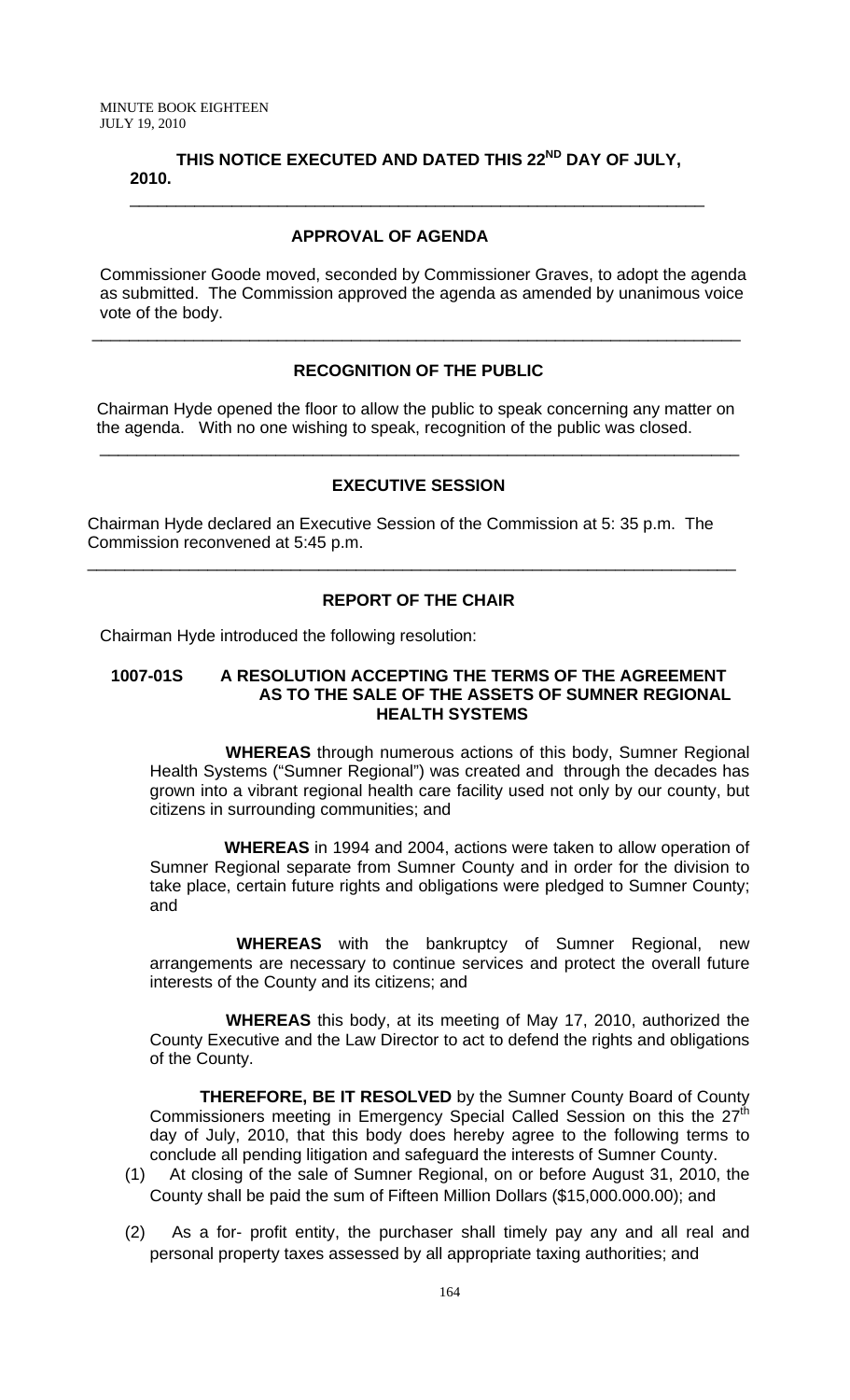- (3) Inmate care shall continue, until 2034, pursuant to the percentages and terms agreed between the County and Sumner Regional in the previously adopted 1994, 2004 and 2007 agreements; and
- (4) Indigent care will continue to be provided pursuant to federal guidelines; and
- (5) Provision of three athletic trainers for the Sumner County School System, shall continue through the 2011-2012 school year pursuant to the terms set forth in the 2009-2010 school year agreement signed by Sumner Regional.
- (6) All terms, set forth above, are subject to approval of the United States Bankruptcy Court.

**BE IT FURTHER RESOLVED** that the County Executive and Law Director are authorized to continue to monitor, defend and act to safeguard the interests of Sumner County as previously authorized and when necessary, to endorse any and all documents necessary to complete this transaction pursuant to the terms set forth herein.

**\_\_\_\_\_\_\_\_\_\_\_\_\_\_\_\_\_\_\_\_\_\_\_\_\_\_\_\_\_\_\_\_\_\_\_\_\_\_\_\_\_\_\_\_\_\_\_\_\_\_\_\_\_\_\_\_\_\_\_\_\_\_\_\_**

 Commissioner Satterfield moved, seconded by Commissioner Akins, to approve the resolution. County Executive Anthony Holt requested the resolution be read into the record. The request was granted and County Law Director Leah Dennen read the resolution.

 Commissioner Kimbrough declared a conflict of interest and stated he would be abstaining from the vote.

The electronic vote was recorded in the following manner:

| Akins           |   | Fennell          |       | Cummings     |          |
|-----------------|---|------------------|-------|--------------|----------|
| Utley           | Y | Graves           |       | Satterfield  |          |
| F. Freels       | Y | <b>Matthews</b>  |       | <b>Boyd</b>  |          |
| Camp            | Y | <b>Hendricks</b> |       | Vaughn       |          |
| Moser           | Y | <b>Decker</b>    | Y     | Hyde         |          |
| Hughes          | Y | Kimbrough        | Α     | Goode        |          |
| Skidmore        | Y | P. Freels        |       | <b>Hobbs</b> |          |
| Pospisil        | Y |                  |       |              |          |
| <b>HOSPITAL</b> |   | <b>Yes: 21</b>   | No: 0 | Abs: 1       | 05:55 PM |

Chairman Hyde declared the resolution approved by the body.

# **ADJOURNMENT**

 $\overline{\phantom{a}}$  , and the contract of the contract of the contract of the contract of the contract of the contract of the contract of the contract of the contract of the contract of the contract of the contract of the contrac

 Chairman Hyde declared the Commission meeting adjourned at 6:53 p.m. upon motion of Commissioner Goode and seconded by Commissioner Matthews.

 $\overline{\phantom{a}}$  , and the contribution of the contribution of  $\overline{\phantom{a}}$  , and  $\overline{\phantom{a}}$  , and  $\overline{\phantom{a}}$  , and  $\overline{\phantom{a}}$  , and  $\overline{\phantom{a}}$  , and  $\overline{\phantom{a}}$  , and  $\overline{\phantom{a}}$  , and  $\overline{\phantom{a}}$  , and  $\overline{\phantom{a}}$  , and

# BILL KEMP, CLERK MERROL HYDE, CHAIRMAN

 Prepared by Maria A. Savage Approved on \_